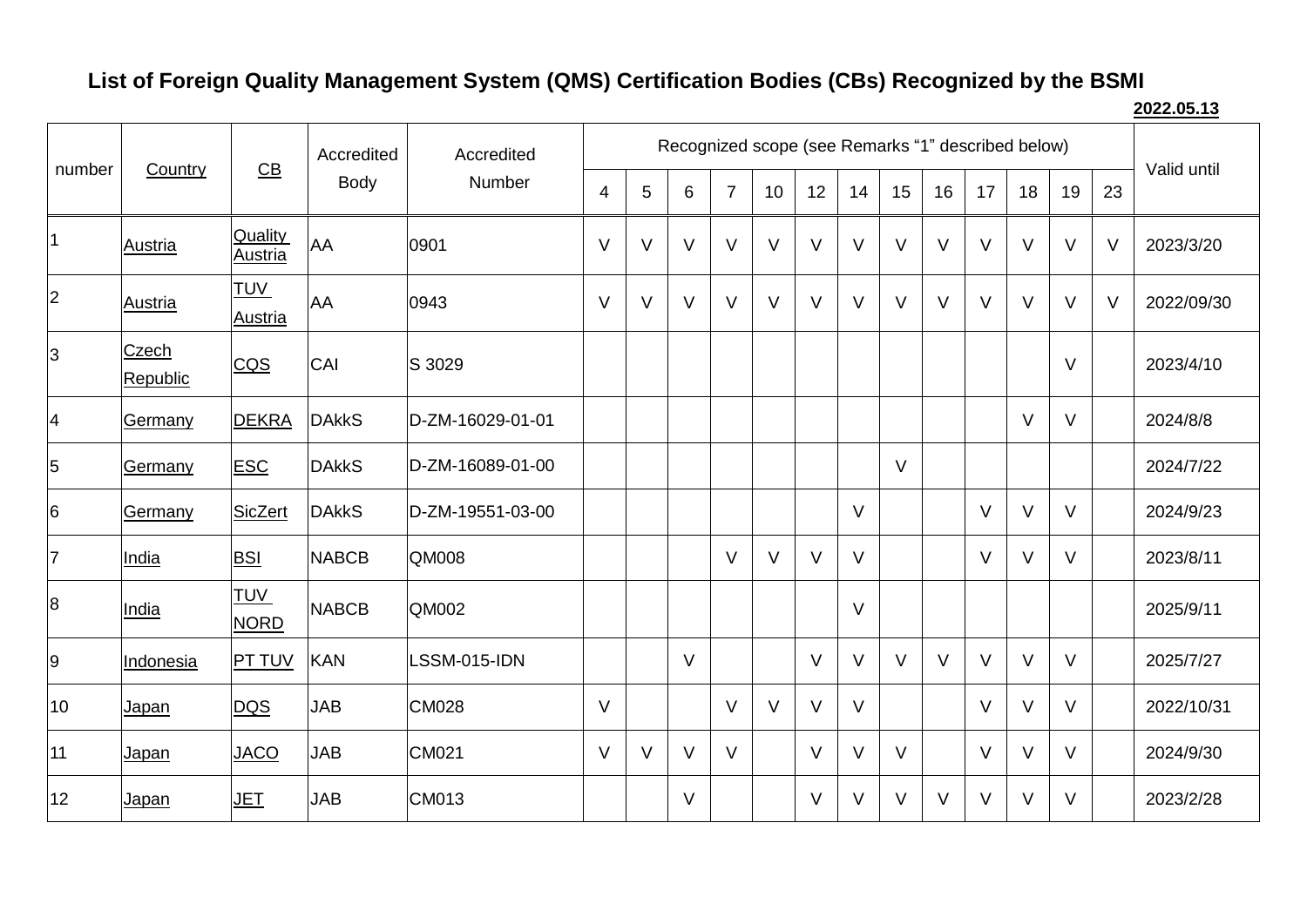|        |             |              | Accredited<br>Accredited |                   |                |        | Valid until |                |        |        |        |        |        |        |        |        |        |                            |
|--------|-------------|--------------|--------------------------|-------------------|----------------|--------|-------------|----------------|--------|--------|--------|--------|--------|--------|--------|--------|--------|----------------------------|
| number | Country     | CB           | Body                     | Number            | $\overline{4}$ | 5      | 6           | $\overline{7}$ | 10     | 12     | 14     | 15     | 16     | 17     | 18     | 19     | 23     |                            |
| 13     | Japan       | JIA          | <b>JAB</b>               | <b>CM004</b>      |                |        | $\vee$      |                |        | $\vee$ | $\vee$ | $\vee$ | $\vee$ | V      | V      | $\vee$ | $\vee$ | 2024/01/31                 |
| 14     | Japan       | <b>JICQA</b> | <b>JAB</b>               | <b>CM002</b>      | $\vee$         |        | $\vee$      | $\vee$         | $\vee$ | $\vee$ | $\vee$ | $\vee$ | $\vee$ | $\vee$ | $\vee$ | $\vee$ | $\vee$ | 2022/12/31                 |
| 15     | Japan       | <b>JQA</b>   | <b>JAB</b>               | <b>CM009</b>      | $\vee$         | $\vee$ | $\vee$      | $\vee$         | $\vee$ | $\vee$ | $\vee$ | $\vee$ | $\vee$ | $\vee$ | $\vee$ | $\vee$ | $\vee$ | 2025/03/31                 |
| 16     | Japan       | <u>JSA</u>   | <b>JAB</b>               | <b>CM001</b>      | $\vee$         | $\vee$ | $\vee$      | $\vee$         | $\vee$ | $\vee$ | $\vee$ | $\vee$ | $\vee$ | $\vee$ | $\vee$ | $\vee$ | $\vee$ | 2024/02/29<br>(* Remarks3) |
| 17     | Japan       | <b>JTCCM</b> | <b>JAB</b>               | <b>CM015</b>      |                |        | V           | V              |        | $\vee$ | $\vee$ | $\vee$ | $\vee$ | V      | $\vee$ | $\vee$ | $\vee$ | 2022/10/31                 |
| 18     | Japan       | <b>JUSE</b>  | <b>JAB</b>               | <b>CM008</b>      | $\vee$         |        | $\vee$      | $\vee$         | $\vee$ | $\vee$ | $\vee$ | $\vee$ | $\vee$ | V      | $\vee$ | $\vee$ |        | 2024/07/31                 |
| 19     | Korea       | <b>DNVGL</b> | <b>KAB</b>               | KAB-QC-10         |                |        |             |                |        |        |        |        |        |        |        | $\vee$ |        | 2024/02/21                 |
| 20     | Korea       | <b>DQS</b>   | <b>KAB</b>               | KAB-QC-53         |                |        |             |                |        |        |        |        |        |        | $\vee$ | $\vee$ |        | 2023/11/09                 |
| 21     | Korea       | KPCQA        | <b>KAB</b>               | KAB-QC-04         |                |        |             |                |        |        |        |        |        |        |        | $\vee$ |        | 2024/12/15                 |
| 22     | Korea       | <b>KSA</b>   | <b>KAB</b>               | KAB-QC-30         | $\vee$         | $\vee$ |             | $\vee$         | $\vee$ | $\vee$ | $\vee$ | $\vee$ | $\vee$ | V      | $\vee$ | $\vee$ | $\vee$ | 2023/03/10                 |
| 23     | Korea       | <b>SPEC</b>  | <b>KAB</b>               | KAB-QC-18         | $\vee$         | $\vee$ | $\vee$      | $\vee$         | $\vee$ | $\vee$ | $\vee$ | $\vee$ | $\vee$ | $\vee$ | $\vee$ | $\vee$ | $\vee$ | 2024/06/30                 |
| 24     | Korea       | <b>TRACI</b> | <b>KAB</b>               | KAB-QC-52         | $\vee$         |        | $\vee$      | $\vee$         |        | $\vee$ | $\vee$ | $\vee$ | $\vee$ | V      | $\vee$ | $\vee$ | $\vee$ | 2025/08/01                 |
| 25     | Malaysia    | <b>SIRIM</b> | <b>DSM</b>               | QS 02121999 CB 01 |                |        | $\vee$      |                |        |        |        | $\vee$ | $\vee$ |        | $\vee$ | $\vee$ | $\vee$ | 2024/02/16                 |
| 26     | Philippines | <b>SGS</b>   | PAB                      | <b>MSA-002</b>    |                |        |             |                |        |        |        |        |        |        |        | $\vee$ |        | 2024/10/21                 |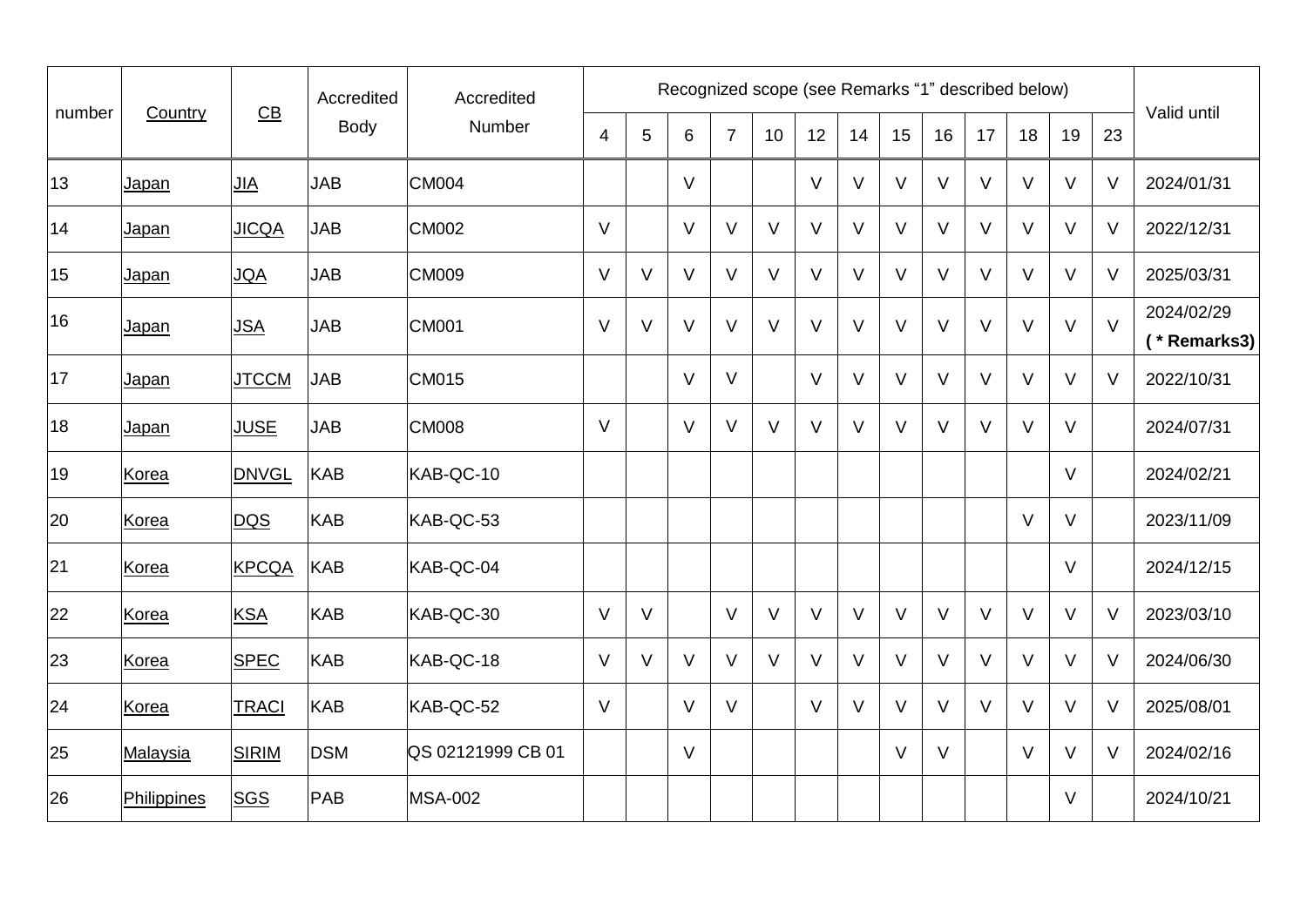|        |                           |                           | Accredited  | Accredited                     |        | Recognized scope (see Remarks "1" described below) |        |                |        |        |        |        |        |        |        |        |        |                            |  |
|--------|---------------------------|---------------------------|-------------|--------------------------------|--------|----------------------------------------------------|--------|----------------|--------|--------|--------|--------|--------|--------|--------|--------|--------|----------------------------|--|
| number | Country                   | $\underline{\mathsf{CB}}$ | <b>Body</b> | Number                         | 4      | 5                                                  | 6      | $\overline{7}$ | 10     | 12     | 14     | 15     | 16     | 17     | 18     | 19     | 23     | Valid until                |  |
| 27     | Poland                    | <b>PCBC</b>               | <b>PCA</b>  | <b>Nr AC 019</b>               |        |                                                    |        |                |        |        |        |        |        | $\vee$ | $\vee$ | $\vee$ | $\vee$ | 2023/10/29                 |  |
| 28     | Slovenia                  | <b>SIQ</b>                | <b>SA</b>   | $ CS-001$                      | $\vee$ | $\vee$                                             | V      | $\vee$         | $\vee$ | $\vee$ | $\vee$ | $\vee$ | $\vee$ | V      | $\vee$ | $\vee$ | $\vee$ | 2023/12/14                 |  |
| 29     | Thailand                  | <b>GLOBAL</b>             | <b>NSC</b>  | QMS004                         |        |                                                    |        |                |        |        |        |        |        |        | $\vee$ | $\vee$ |        | 2027/01/28<br>(* Remarks4) |  |
| 30     | Thailand                  | <b>MASCI</b>              | <b>NSC</b>  | QMS002                         |        |                                                    |        | $\vee$         |        | $\vee$ | $\vee$ |        |        | $\vee$ | $\vee$ | $\vee$ |        | 2027/01/28                 |  |
| 31     | $\underline{\mathsf{UK}}$ | <b>BSI</b>                | <b>UKAS</b> | 0003                           | $\vee$ | V                                                  | $\vee$ | $\vee$         |        | $\vee$ | $\vee$ | $\vee$ | $\vee$ |        | $\vee$ | V      | $\vee$ | 2023/06/13                 |  |
| 32     | <b>USA</b>                | DQS                       | <b>ANAB</b> | <b>UL</b><br>DQS-936596-121015 | $\vee$ | $\vee$                                             |        | $\vee$         |        | $\vee$ | $\vee$ | $\vee$ | $\vee$ | $\vee$ | $\vee$ | $\vee$ | $\vee$ | 2023/04/01                 |  |
| 33     | Vietnam                   | <b>TUV</b><br><b>NORD</b> | BoA         | VICAS 016- QMS                 |        |                                                    |        |                |        |        | $\vee$ |        |        |        |        |        |        | 2023/11/03                 |  |
| 34     | Vietnam                   | VN BV                     | BoA         | VICAS-002 QMS                  |        |                                                    |        |                |        |        | V      |        |        |        |        |        |        | 2022/07/21                 |  |

Remarks:

- 1. Recognized scope: 04. Textiles and textile products
	- 05. Leather and leather products
	- 06. Wood and wood products
	- 07. Pulp, paper and paper products
	- 10. Manufacture of coke and refined petroleum products
	- 12. Chemicals, chemical products and fibers
	- 14. Rubber and plastic products
	- 15. Non-metallic mineral products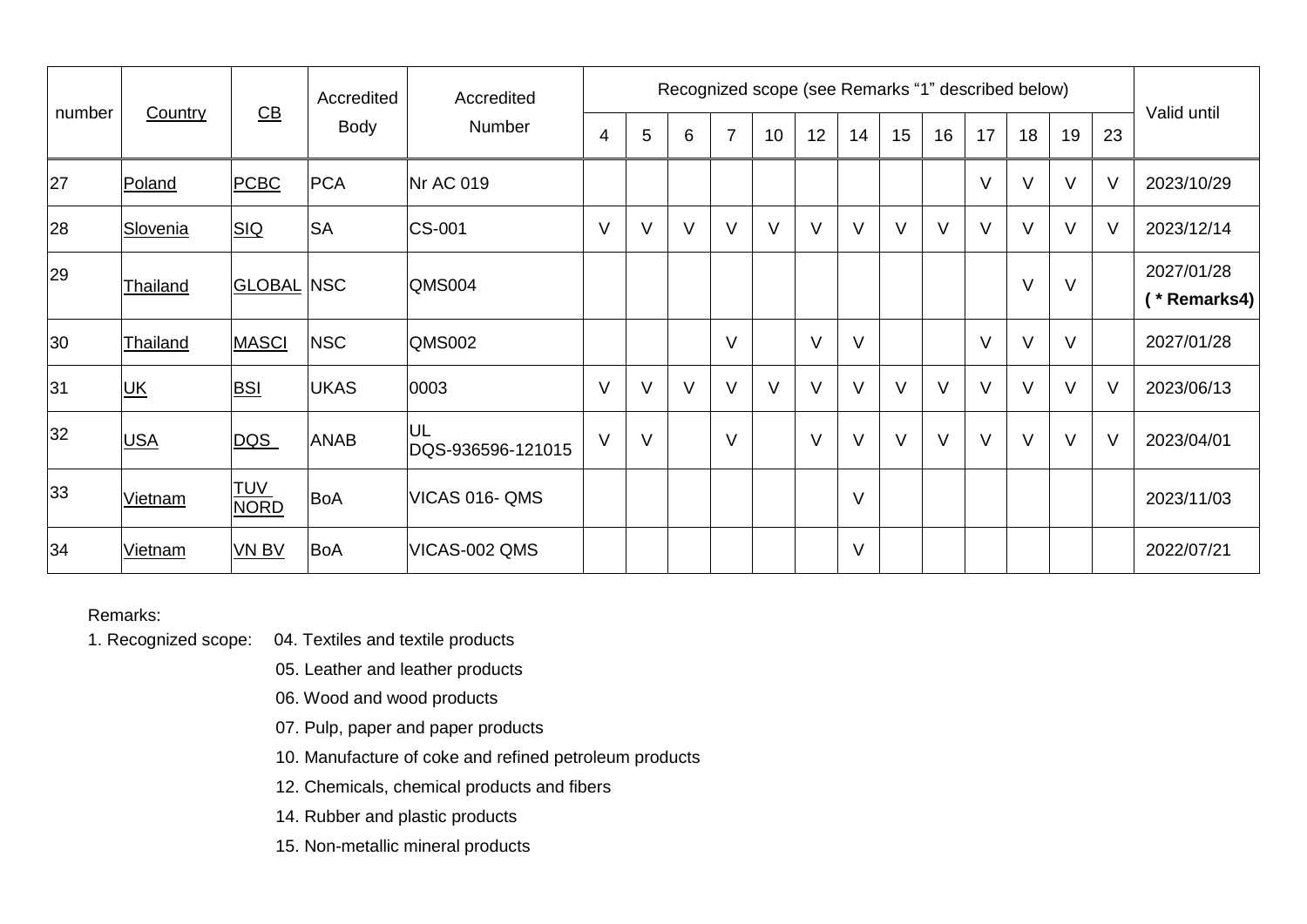- 16. Concrete, cement, lime, plaster etc
- 17. Basic metals and fabricated metal products
- 18. Machinery and equipment
- 19. Electrical and optical equipment
- 23. Manufacturing not elsewhere classified
- 2. The recognition only applies to those factories/premises located in the same country as the certification body.
- 3. The recognition scope for JSA of Japan are [4]. Textiles and textile products(Except 13.2 Weaving of textiles; 13.91 Manufacture of knitted and crocheted fabrics;14.11Manufacture of leather clothes;14.2 Manufacture of articles of fur);<sup>[5]</sup>. Leather and leather products(Except 15.11 Tanning and dressing of leather; dressing and dyeing of fur); T10. Manufacture of coke and refined petroleum products(Except 19.2 Manufacture of refined petroleum products);<sup>†</sup>23. Manufacturing not elsewhere classified(Except 32.11 Striking of coins; 32.12 Manufacture of jewellery and related articles; 32.99 Other manufacturing n.e.c.)  $\frac{1}{1}$ .
- 4. The recognition scope for Global of Thailand excludes the manufacturing of computer, electronic and optical equipment.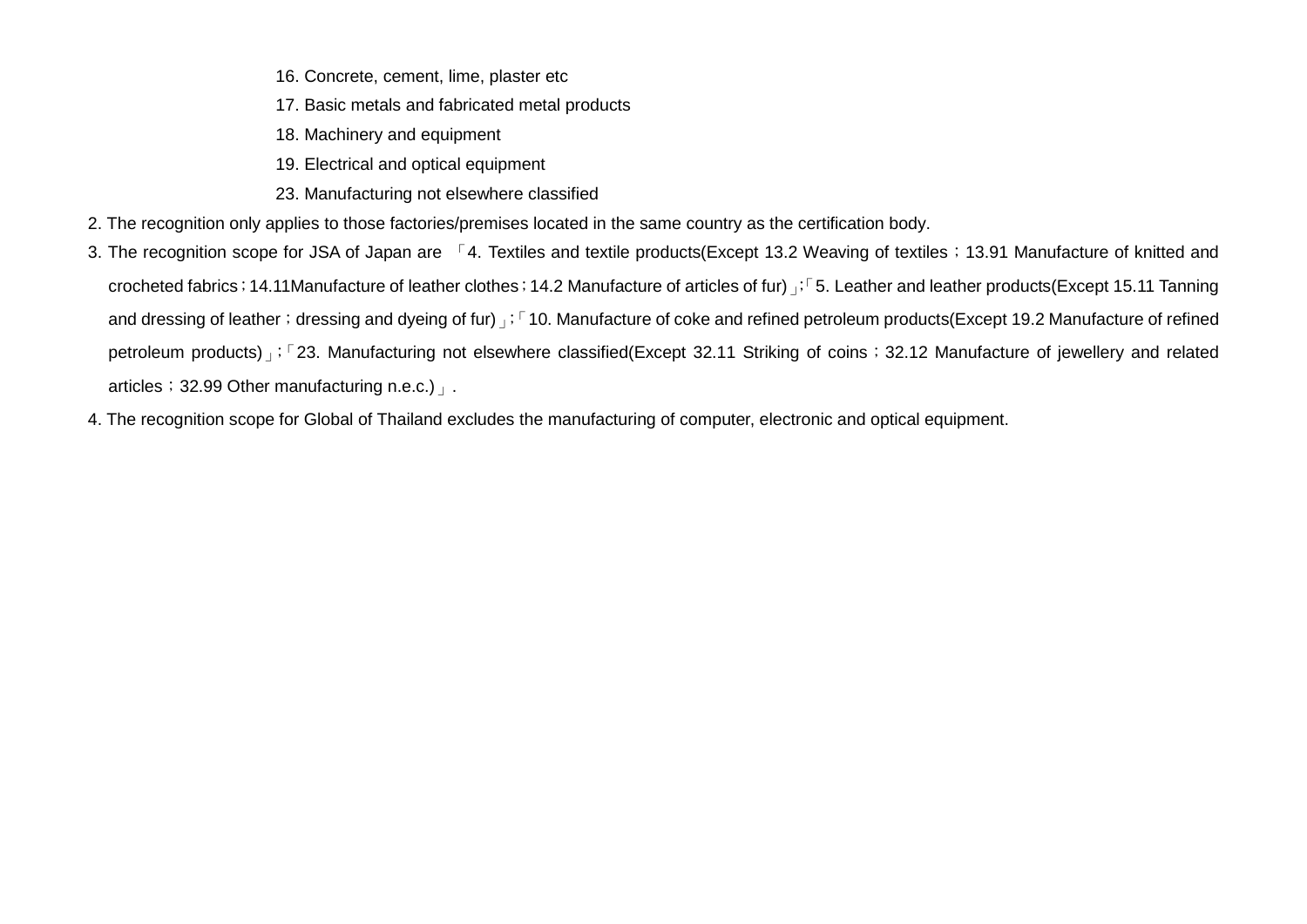<span id="page-4-7"></span><span id="page-4-6"></span><span id="page-4-5"></span><span id="page-4-4"></span><span id="page-4-3"></span><span id="page-4-2"></span><span id="page-4-1"></span><span id="page-4-0"></span>

| Country           | CB                           | <b>Certificate Sample</b>                                                 | Full Name/Address/Web site                                                                                                                                             |
|-------------------|------------------------------|---------------------------------------------------------------------------|------------------------------------------------------------------------------------------------------------------------------------------------------------------------|
| Austria           | Quality<br>Austria           | <b>QA Austria Certificate Sample</b><br><b>Back forward to first page</b> | Quality Austria-Trainings,-Zertifizierungs-und-Begutachtungs-GmbH<br>Zelinkagasse 10/3, 1010 Vienna, Austria<br>http://www.qualityaustria.com/                         |
| Austria           | <b>TUV</b><br><b>AUSTRIA</b> | <b>TUV AU Certificate Sample</b><br><b>Back forward to first page</b>     | TŰV AUSTRIA CERT GMBH<br>Deutschstraße 10, 1230 Wien<br>https://www.tuv.at/                                                                                            |
| Czech<br>Republic | CQS                          | <b>CQS Certificate Sample</b><br>Back forward to first page               | CQS-Czech Association for Quality Certification, Prosecka 412/74, 190 00 Praha<br>9 - Prosek, Czech Republic; http://www.cqs.cz                                        |
| Germany           | <b>DEKRA</b>                 | <b>G DEKRE Certificate Sample</b><br><b>Back forward to first page</b>    | <b>DEKRA Certification GmbH</b><br>Handwerkstraße 15, 70565 Stuttgart, Germany<br>http://www.dekra-certification.com                                                   |
| Germany           | <b>ESC</b>                   | <b>G ESC Certificate Sample</b><br><b>Back forward to first page</b>      | <b>ESC Cert GmbH</b><br>Teichstraße 14, 34130 Kassel, Germany<br>https://esc-cert.de/                                                                                  |
| Germany           | SicZert                      | <b>SicZert Certificate Sample</b><br>Back forward to first page           | SicZert Zertifizierungen GmbH, SicZert, Lotzbeckstraße 22, D-77933, Lahr,<br>Germany<br>https://www.siczert.de/                                                        |
| India             | <b>BSI</b>                   | India BSI Certificate Sample<br><b>Back forward to first page</b>         | BSI Group India Private Limited, The Mira Corporate Suites, A-2, Plot No. 1 & 2,<br>Ishwar Nagar, Mathura Road, New Delhi-110 065, India,<br>http://www.bsigroup.co.in |
| India             | <b>TUV NORD</b>              | India TUV NORD Certificate<br>Sample<br><b>Back forward to first page</b> | 801, Raheja Plaza - 1, L.B.S Marg, Ghatkopar (W), Mumbai - 400 086, india<br>https://www.tuv-nord.com/in/en/home/                                                      |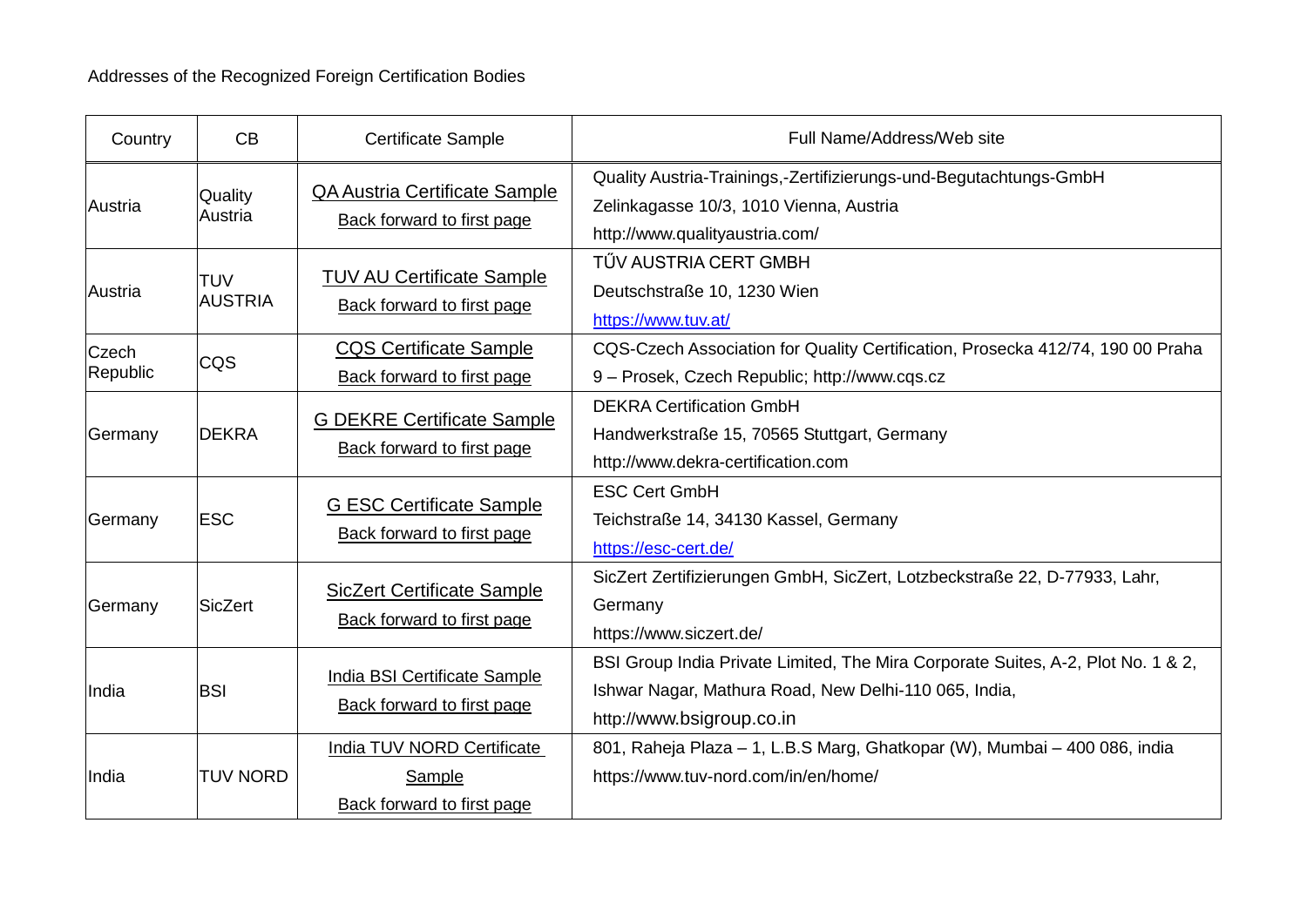<span id="page-5-7"></span><span id="page-5-6"></span><span id="page-5-5"></span><span id="page-5-4"></span><span id="page-5-3"></span><span id="page-5-2"></span><span id="page-5-1"></span><span id="page-5-0"></span>

| Country   | CB            | <b>Certificate Sample</b>                                             | Full Name/Address/Web site                                                                                                                                             |
|-----------|---------------|-----------------------------------------------------------------------|------------------------------------------------------------------------------------------------------------------------------------------------------------------------|
| Indonesia | <b>PT TUV</b> | <b>PT TUV Certificate Sample</b><br><b>Back forward to first page</b> | PT TUV Rheinland Indonesia<br>Gedung Menara Karya Lt. 10, Jl. HR Rasuna Said Blok X-5 Jakarta Selatan<br>http://www.tuv.com/en/indonesia/                              |
| Japan     | <b>DQS</b>    | <b>DQS Certificate Sample</b><br><b>Back forward to first page</b>    | DQS Japan Inc.<br>7F PMO Nishi- Shinbashi 2-9-1 Nishi-Shinbashi, Minatoku, Tokyo 105-0003 Japan<br>http://www.dqs-japan.co.jp/                                         |
| Japan     | <b>JACO</b>   | <b>JACO Certificate Sample</b><br>Back forward to first page          | Japan Audit and Certification Organization for Environment and Quality<br>2-2-19, Akasaka, Minato-Ku, Tokyo 107-0052 Japan<br>http://www.jaco.co.jp/message.htm        |
| Japan     | <b>JET</b>    | <b>JET Certificate Sample</b><br><b>Back forward to first page</b>    | Japan Electrical Safety & Environment Technology Laboratories ISO Registration<br>Center<br>5-14-12 Yoyogi, Shibuya-Ku, Tokyo, 151-8545 Japan<br>http://www.jet.or.jp/ |
| Japan     | <b>JIA</b>    | <b>JIA Certificate Sample</b><br><b>Back forward to first page</b>    | Japan Gas Appliances Inspection Association QA Center<br>4-10, Akasaka 1-chome, Minato-Ku, Tokyo 107-0052 Japan<br>http://www.jia-page.or.jp/                          |
| Japan     | <b>JICQA</b>  | <b>JICQA Certificate Sample</b><br><b>Back forward to first page</b>  | JIC Quality Assurance Co., Ltd.<br>2-1-1 Irifune, Chuo-ku, Tokyo 104-0042, Japan<br>http://www.jicqa.co.jp/                                                            |
| Japan     | <b>JQA</b>    | <b>JQA Certificate Sample</b><br><b>Back forward to first page</b>    | Japan Quality Assurance Organization Management Systems Sector<br>1-25, Kandasudacho, Chiyoda-Ku, Tokyo, Japan<br>http://www.jqa.jp/                                   |
| Japan     | <b>JSA</b>    | <b>JSA Certificate Sample</b><br><b>Back forward to first page</b>    | JSA Solutions Co., Ltd. Management Systems Enhancement Department<br>Mita MT Bldg., 3-13-12 Mita, Minato-ku, Tokyo, 108-0073, Japan<br>http://www.jsa.or.jp/           |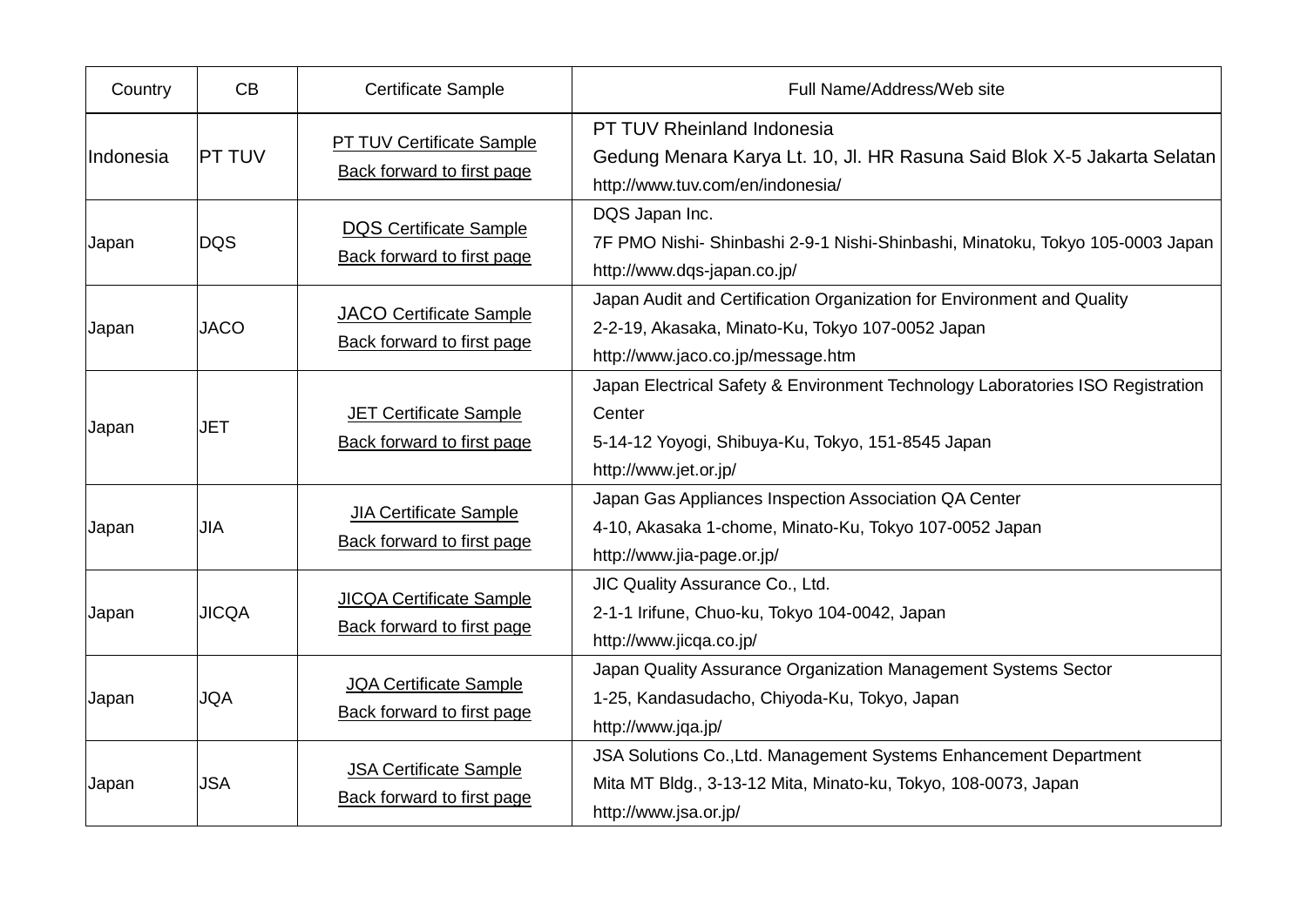<span id="page-6-6"></span><span id="page-6-5"></span><span id="page-6-4"></span><span id="page-6-3"></span><span id="page-6-2"></span><span id="page-6-1"></span><span id="page-6-0"></span>

| Country | CB           | <b>Certificate Sample</b>                                            | Full Name/Address/Web site                                                                                                                         |
|---------|--------------|----------------------------------------------------------------------|----------------------------------------------------------------------------------------------------------------------------------------------------|
| Japan   | <b>JTCCM</b> | <b>JTCCM Certificate Sample</b><br><b>Back forward to first page</b> | Japan Testing Center for Construction Materials<br>2-8-4, Nihombashi-horidomecho, Chuo-ku, Tokyo, 103-0012, Japan<br>http://www.jtccm.or.jp/       |
| Japan   | <b>JUSE</b>  | <b>JUSE Certificate Sample</b><br><b>Back forward to first page</b>  | Union of Japanese Scientists and Engineers ISO Center<br>2-7-1, Nishishinjuku, Shinjuku-Ku, Tokyo 163-0704 Japan<br>http://www.juse-iso.jp/        |
| Korea   | <b>DNVGL</b> | Korea DNVGL Certificate Sample<br><b>Back forward to first page</b>  | DNV GL Business Assurance Korea Ltd.<br>18th Floor, 1, Jong-ro, Jongno-gu, Seoul, Republic of Korea<br>http://www.dnvgl.co.kr/                     |
| Korea   | <b>DQS</b>   | Korea DQS Certificate Sample<br><b>Back forward to first page</b>    | DQS Korea LLC.<br>#207, ACE Highend Tower 3rd, 145, Gasan digital 1-ro, Geumcheon-gu, Seoul,<br>08506, Republic of Korea<br>http://www.dqs.co.kr/  |
| Korea   | <b>KPCQA</b> | <b>KPCQA Certificate Sample</b><br><b>Back forward to first page</b> | Korea Productivity Center-Quality Assurance Co., Ltd<br>12th Floor KCCI B/D, 39, Sejong-daero, Jung-gu, Seoul, Republic of Korea                   |
| Korea   | <b>KSA</b>   | <b>KSA Certificate Sample</b><br><b>Back forward to first page</b>   | Korean Standards Association (KSA)<br>5, Teheran-ro 69-gil, Gangnam-gu, Seoul<br>https://www.ksa.or.kr/                                            |
| Korea   | <b>SPEC</b>  | <b>SPEC Certificate Sample</b><br><b>Back forward to first page</b>  | SPEC CO., LTD<br>#B-405/417, Gwangmyeong-xitower, 67 Saebitgongwon-ro, Gwangmyeong-si,<br>Gyeonggi-do, Republic of Korea<br>http://www.spec.co.kr/ |
| Korea   | <b>TRACI</b> | <b>TRACI Certificate Sample</b><br><b>Back forward to first page</b> | TRA Certification International Co., Ltd;<br>#1106, 285, Digital-ro, Guro-gu, Seoul, Korea                                                         |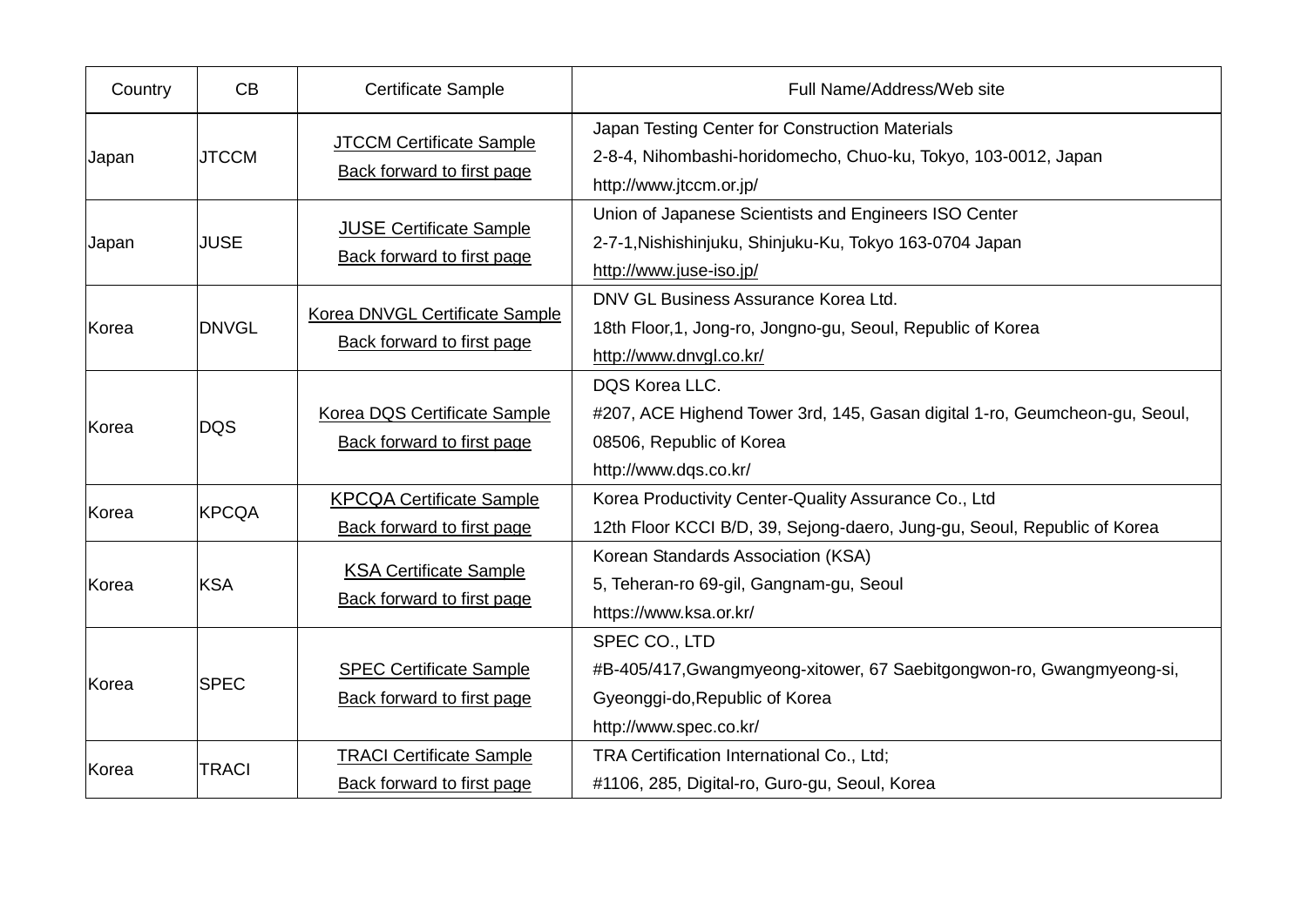<span id="page-7-6"></span><span id="page-7-5"></span><span id="page-7-4"></span><span id="page-7-3"></span><span id="page-7-2"></span><span id="page-7-1"></span><span id="page-7-0"></span>

| Country     | CB               | <b>Certificate Sample</b>                                             | Full Name/Address/Web site                                                                                                                                                                                                                                                  |
|-------------|------------------|-----------------------------------------------------------------------|-----------------------------------------------------------------------------------------------------------------------------------------------------------------------------------------------------------------------------------------------------------------------------|
| Malaysia    | <b>SIRIM QAS</b> | <b>SIRIM Certificate Sample</b><br><b>Back forward to first page</b>  | SIRIM QAS International Sdn. Bhd.<br>Block 4, SIRIM Complex, 1, Persiaran Dato' Menteri, Section 2, 40700 Shah Alam,<br>Selangor, Malaysia<br>http://www.sirim-qas.com.my/                                                                                                  |
| Philippines | <b>SGS</b>       | Phi. SGS Certificate Sample<br><b>Back forward to first page</b>      | SGS Philippines, Inc.<br>3/F Alegria Building 2229 Chino Roces Ave. Makati City, 1231 Republic of<br>the Philippines<br>http://www.sgs.ph/                                                                                                                                  |
| Poland      | <b>PCBC</b>      | <b>PCBC Certificate Sample</b><br>Back forward to first page          | Polskie Centrum Badan i Certyfikacji S.A<br>u.l. klobucka 23A 02-699 Warszawa Poland<br>https://www.pcbc.gov.pl/                                                                                                                                                            |
| Slovenia    | <b>SIQ</b>       | <b>SIQ Certificate Sample</b><br>Back forward to first page           | Slovenian Institute of Quality and Metrology, Tržaška cesta 2, SI-1000 Ljubljana,<br>Slovenia<br>http://www.siq.si/                                                                                                                                                         |
| Thailand    | <b>GLOBAL</b>    | <b>GLOBAL Certificate Sample</b><br>Back forward to first page        | <b>Global Certification Service Limited</b><br>3, Soi Rattannatibeth 30, Bang Krasor Sub-district, Muang, Nonthaburi 11000,<br>Thailand<br>http://www.thaigcs.com/                                                                                                          |
| Thailand    | <b>MASCI</b>     | <b>MASCI Certificate Sample</b><br><b>Back forward to first page</b>  | Management System Certification Institute (Thailand), Foundation for Industrial<br>Development. 1025, 2 <sup>nd</sup> , 11 <sup>th</sup> , 18 <sup>th</sup> Floor, Yakult Building, Phaholyothin<br>Road, Phayathai, Phayathai, Bangkok, Thailand<br>http://www.masci.or.th |
| <b>UK</b>   | <b>BSI</b>       | <b>UK BSI Certificate Sample</b><br><b>Back forward to first page</b> | BSI Assurance UK Ltd. Kitemark Court, Davy Avenue, Knowlhill, Milton Keynes,<br>MK5 8PP, United Kingdom<br>http://www.bsigroup.com/en-GB/                                                                                                                                   |